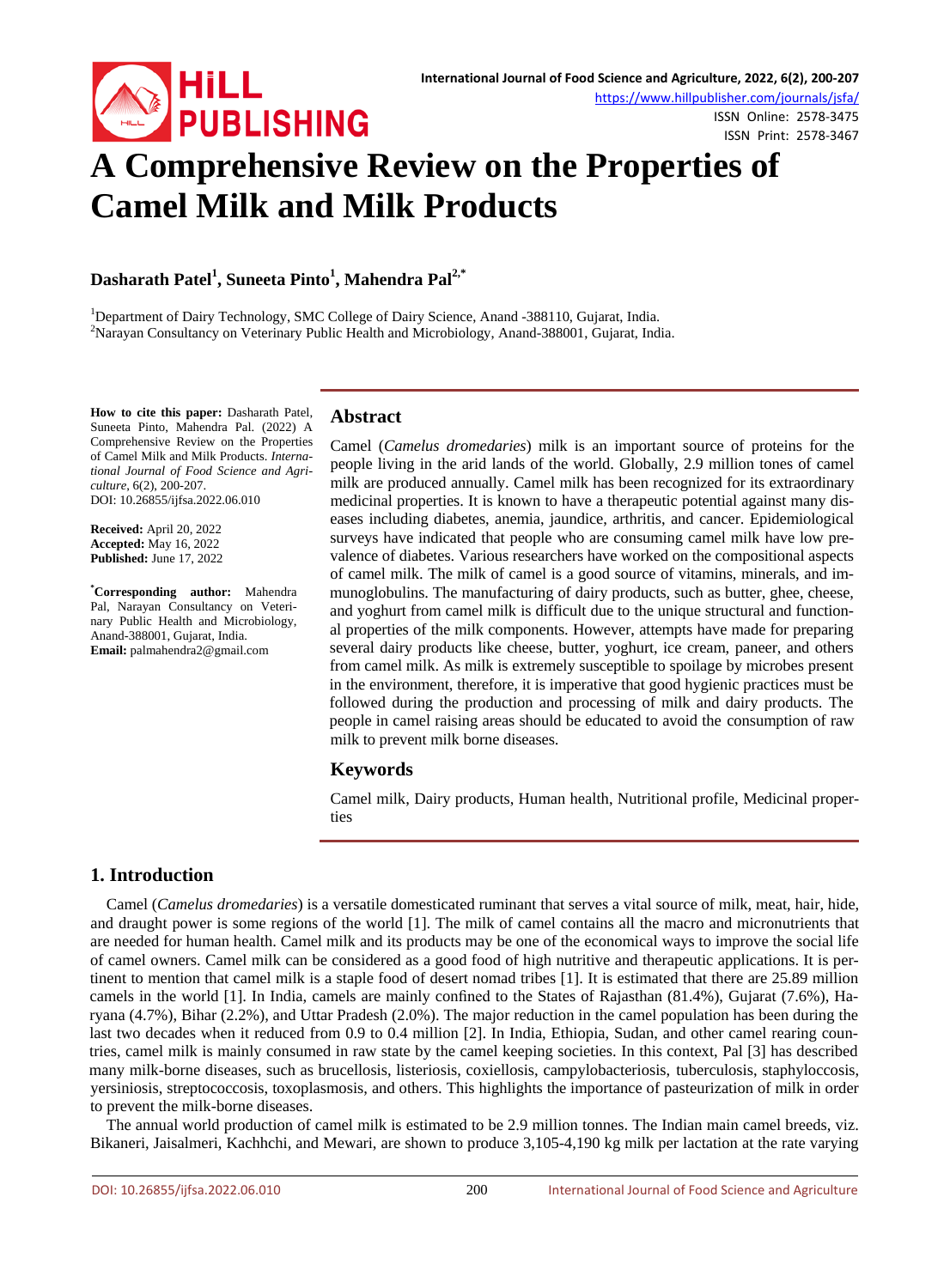from 3.8 to 10.8 kg/day [4]. The lactation period in the Indian camels can last up to 14-16 months depending upon the time of weaning of the newborn. The average daily milk production by 2 and 4 teat stripping is highest during the 6th month of lactation and with machine milking during the 4th month of lactation. Milking by all three methods indicated morning production to be 12-27% higher over the evening production, and various factors, such as month of lactation, parity, breed and method of milking affect daily milk production [5].

The milk of camel has been acknowledged for its amazing medicinal properties. Camel milk has therapeutic potential as it helps in many diseases, such as diabetes, jaundice, anaemia, malaria, dropsy, problem of spleen, flatulence, tuberculosis, HIV, cirrhosis of the liver, cancer, rickets, arthritis besides it can detoxify snake venom [6,7,1]. Camel milk is considered to have anti-cancer, hypo-allergic, and anti-diabetic properties [8, 9, 10, 11, 1]. It has long been utilized for its beneficial effect in broad range of disease conditions, such as insulin-dependent diabetes mellitus (IDDM) [12], infant diarrhea [13], hepatitis [14], allergy [10], lactose intolerance [15], autism [16], and alcohol-induced liver damage [17]. The benefits of camel milk can be attributed to the presence of many immunologically important molecules, such as lysozymes, lactoferrin and lactoperoxidase [1]. Camel milk contains extraordinarily high levels of insulin-like molecule [12]. In this context, Agrawal and co-investigators [18] have reported the effect of camel milk on residual b-cell function in recent onset type 1diabetes. There are evidences to believe that communities using camel milk have low prevalence of diabetes [1]. Moreover, camel milk has been reported to possess medicinal value against various ailments, such as dropsy, jaundice, spleen ailments, diabetes, tuberculosis, asthma, anemia, piles, and food allergies [19, 1]. It is shown that camel milk has a beneficial action on chronic liver patients, in chronic fatigue, and as a supplement to mother's milk [20]. Camel milk is characterized by a relatively powerful protector system compared to milk of other species [4]. Shelf life of raw camel milk is 8-9 h at 37°C and more than a week at 4-6°C. Lactoperoxidase system in fresh camel milk was activated within half an hour of the milking using various levels of thiocyanate, and hydrogen peroxide (10-70:10-70 ppm ratios) and efficacy was evaluated. The best lowest activation level 20:20 is found to be effective in preserving raw camel milk up to 18-20 h at 37°C [21]. The aim of this communication is to present a comprehensive review on the current knowledge on camel milk and various camel milk products.

#### **2. Chemical composition**

Various researchers have worked on compositional aspects of camel milk [22, 23, 12, 24, 14, 25 26, 27, 28, 29, 30]. The total protein content of camel milk varies from 2.1 to 4.9% [24]. Casein constitutes about 52-87% of the total proteins. The casein content ranges from 1.63 to 2.76%. The amino acid sequence of some of the camel milk protein is rich in half cysteine, which has similarity with insulin family of peptides [31, 32]. Camel milk does not form the coagulum in the stomach or the acidic media which prevents degradation of insulin in the stomach. This allows the camel milk to pass rapidly through the stomach and can contribute to the hypoglycemic effect in type 1 diabetes in humans [12].

Whey proteins constitute about 20-25% of the total proteins and ranges from 0.63 to 0.80% of the milk [33]. The ratio of whey protein to casein is higher in camel milk than in cow milk. This may explain why the coagulum of camel milk is softer than that of cow milk. The antioxidant activity of camel a-lactalbumin was greater than that of bovine alpha-lactalbumin because it contains higher antioxidant amino acids residues, in addition to the differences in conformational features of both proteins [26].

The fat content of camel milk is between 1.2 and 5.4% [34] with an average of 3.2%, which depends upon level of nutrition, stage of lactation, breed, season, etc. [21]. Camel milk fat contains a lesser content of carotene as compared to bovine milk. Camel milk fat has a lower content of short-chain fatty acids (C4-C12) compared to cow milk. Camel milk fat is a rich in long-chain fatty acids (92-99%) and unsaturated fatty acids, which have been reported to reduce human serum lipids and decreases the incidence of lipid-related cardiovascular diseases [22, 25, 28].

The lactose content of camel milk ranges from 2.40 and 5.80%, and total ashes from 0.60 to 0.90% [34]. Camel milk is a rich source of chloride, which is one of the reasons of salty taste of milk [35, 33, 36]. Camel milk is rich in Zn, Fe, Cu and Mn. The values of trace minerals, viz. Fe, Zn and Cu, reported in camel are 1.37, 2.19 and 0.44 mg/dl, respectively. The ratio of C to P is 1.5 for camel milk verses 1.29 and 2.1 for cow and human milk, respectively. The high phosphate content in cow milk based infant formula has been implicated in hyperphosphatemia, and low serum calcium [29].

Camel milk contained three to five times [37] more vitamin C as compared to bovine milk. The proximate vitamin C concentration present in camel milk is 34.16 mg L-1. Vitamin B1, B2, folic acid, and pantothenic acid are low in camel milk, while B6 and B12 content is quite similar to that of cow milk but higher than in human milk. The content of vitamin A (100-380 lg/L) in camel milk is reported to be lower than that of bovine milk [29]. Vitamins A, E, and B1 was  $20.1 \pm 10.0$  lg%,  $32.7 \pm 12.8$  lg%, and  $19.6 \pm 6.4$  mg% in camel milk, respectively. The concentration of lysozyme, lactoferrin, and immunoglobulins in camel milk is higher than in bovine or buffalo milk [23, 14].

## **3. Camel Milk Products**

The manufacturing of products like butter, ghee, yoghurt, and cheese from camel milk is still not well developed and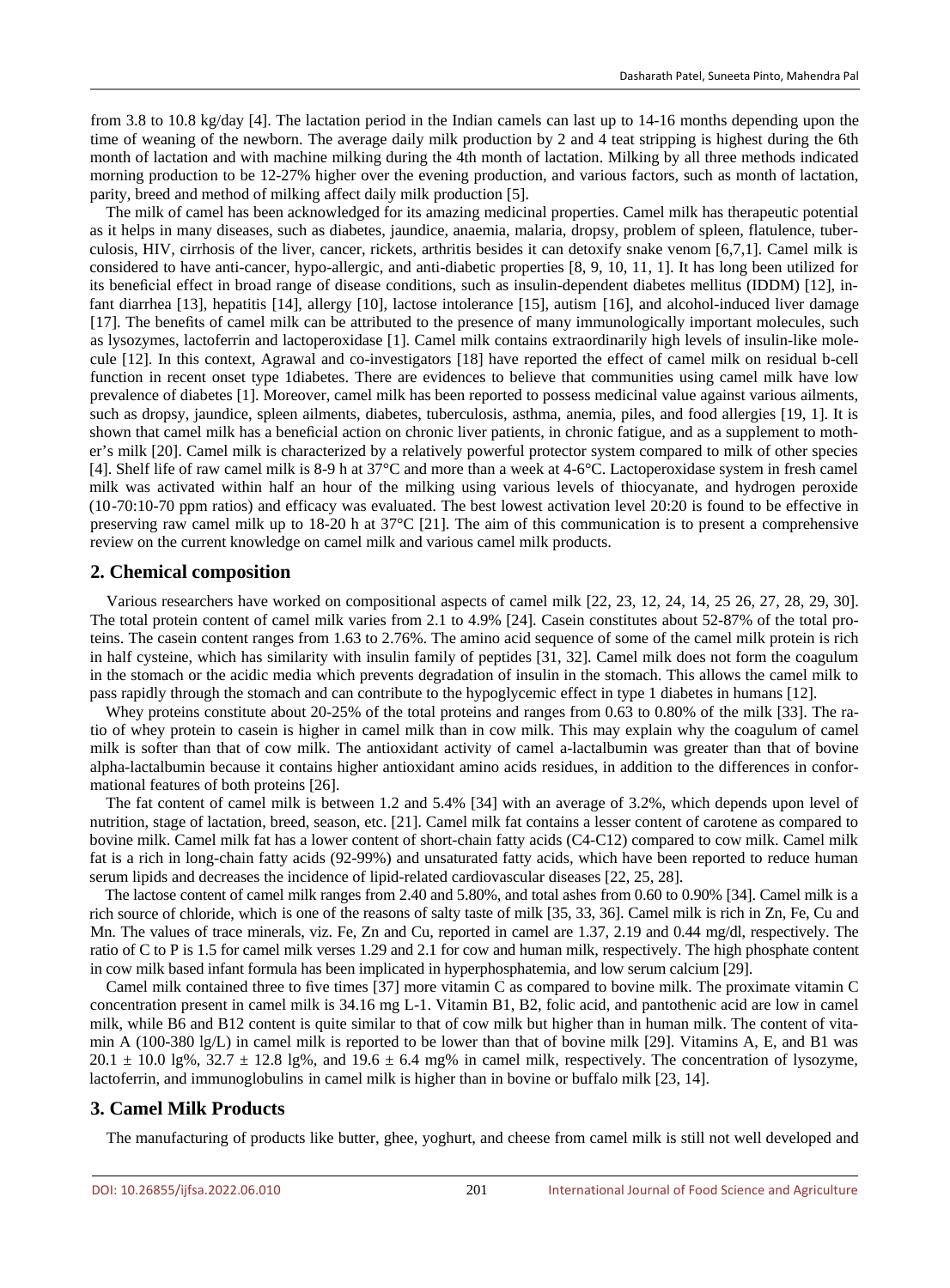standardized [38]. The main reason for the difficulty of product making from camel milk is due to the unique structural and functional properties of the milk components. Camel milk contains low amounts of kappa casein resulting in a weak casein network that is destroyed during cutting and the loss of dry matter of cheese to the whey [39]. Many products, such as butter, paneer, yoghurt, ice cream, cheese, etc. prepared from camel milk can be found in the literature.

## **4. Butter**

Butter is one of the oldest dairy products that is commonly prepared from cow's milk, and is consumed worldwide [40]. It is a good source of the fat soluble vitamins, such as A, D, E, and K [40]. Although butter can be made from pure camel milk, a longer churning time and fermentation time is required [41]. At lower temperatures the cream of the camel milk is difficult to churn. Butter can be produced from camel cream using a high churning temperature of 20°C-25°C. The churning temperatures normally used for bovine butter milk range from 8°C to 12°C [42].

In order to reduce the churning time, Asresie and co-workers [43] had blended camel milk with goat milk in different proportions viz. T1 (100% camel milk), T2 (75% camel and 25% goat milk), T3 (50% camel and 50% goat milk), T4 (25% camel and 75% goat milk), and T5 (100% goat milk). It was found that the fermentation time (11.33 days), churning time (121.7 min) and churning temperature (28 $^{\circ}$ C) of T1 were significantly (P<0.001) higher than the other milk samples. T1 had significantly (P<0.001) lower churning pH (4.13) and butter yield (49.3 g/L) than the other samples. The coliform count, enterobacteriaceae count, lipolytic bacteria count, and yeast and mould count of T1 was significantly (P<0.001) higher than the other butter samples. The fermentation time, churning time and churning temperature of T5 were significantly (P<0.001) lower than the rest and T5 required significantly (P<0.001) higher churning pH than the other milk samples. These investigators concluded that blending camel milk with goat milk improved churning efficiency, and microbial quality of butter made from camel milk.

## **5. Paneer**

Paneer is an important indigenous dairy product that represents one of the soft varieties of cheese, and is an excellent source of protein, minerals, and vitamins [44]. It is a heat and acid coagulated milk product, which is very popular in the Indian subcontinent [44]. Paneer has a firm, cohesive, close knit body, and texture. Since camel milk does not coagulate easily it is difficult to make fermented dairy products such as cheese and yoghurt from camel milk [45]. Prajapati [46] conducted studies to assess the textural analysis of camel and goat milk paneer incorporated with spices. The formation of paneer was done by using different ratio of camel and goat milk and incorporation of spices viz. black pepper, and cardamom in single or in combination was done. The overall textural profile of paneer showed a wide difference in value of texture parameters like hardness, springiness, cohesiveness and adhesiveness indifferent proportions of milks used. Use of a blend of 30% goat milk and 70% camel milk with or without spices incorporation gave a good textural structure of paneer.

Mal and Pathak [47] described a method for preparing paneer from camel milk. In this method, milk was heated to 82°C-85°C for 5 min and cooled to 70°C. From amongst different concentrations of citric acid and CaCl<sub>2</sub> solutions, it was found that 0.5-1.0% citric acid along with 0.1-0.2% Cacl<sub>2</sub> yields a good quality paneer with a recovery of 9-10%. The moisture and fat content in camel milk paneer were  $51.24 \pm 5.21\%$  and  $18.52 \pm 3.40\%$ , respectively.

# **6. Yoghurt and fermented milks**

Camel milk produces watery texture when it is processed to yogurt. It does not form a desirable curd by lactic acid fermentation process. The fermented camel milk products have a watery consistency and have a fragile and poor structure [48]. Since camel milk does not coagulate easily it is difficult to make fermented dairy products such as cheese and yoghurt from camel milk [45]. In one study, camel milk was fermented using four different lactic starter cultures, viz. dahi culture, yogurt mix culture, and *Lactobacillus acidophilus.* It was observed that rate of development of acidity was comparatively slow in camel milk than in cattle milk for all the four lactic strains [21].

The preparation of yoghurt from camel milk using the same procedure as has been standardized for cow milk does not give an acceptable product. Several research workers have utilized camel milk for the preparation of yoghurt [49, 50, 51, 52, 53, 54, 55, 56].

Use of microbial transglutaminase MTGase preparation at can be an effective way to solve this problem. Abou-Soliman and co-workers [54] had treated camel milk with MTGase preparation, which was added simultaneously with starter culture at a concentration of 0.4%. They reported that it significantly enhanced the consistency/viscosity of the coagulum hence improved the quality of set-type yogurt.

Since fermentation of camel milk results in a product with weak consistency, Kamal-Eldin and others [56] studied the influence of supplementing bovine milk with increasing levels of camel milk (0-60%) on different properties of yogurt. Fresh raw camel and bovine milks were heated separately at 85°C for 5 min and mixed before fermentation with lactic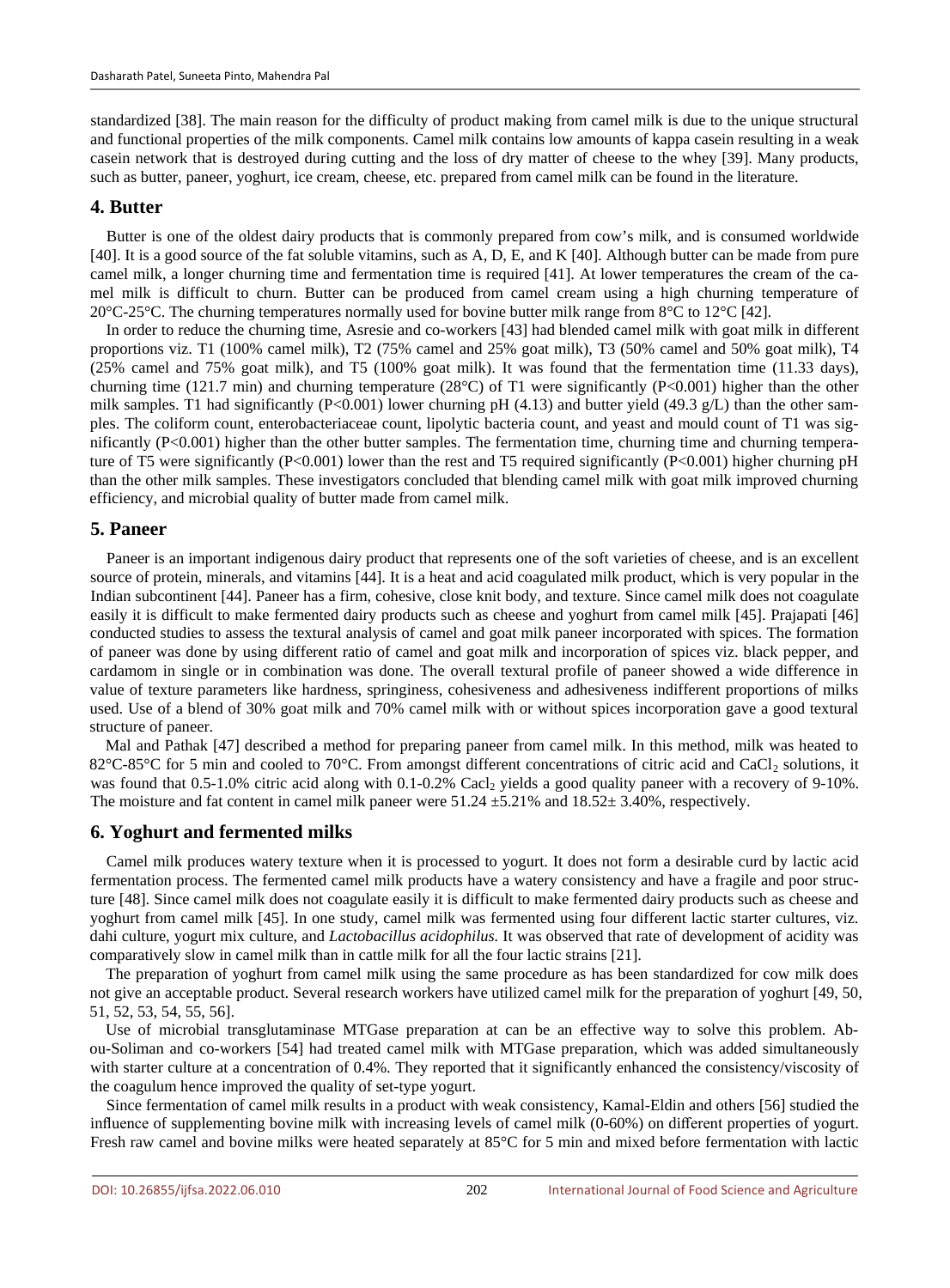acid bacteria. It was found that addition of camel milk to bovine milk led to larger and less differentiated casein micelles. After fermentation, the pH of all yogurts was 4.5-4.6 and it decreased to 4.3 after 2 weeks of storage suggesting that the soft gels caused by the addition of camel milk is due to the structure and concentration of its proteins rather than limitations related to bacterial growth.

In another study conducted in 2016 by Kavas [53] yoghurt was produced from camel milk incorporated with whey protein isolate (3% w/v) and fortified with 3% (w/v) traditional samphire molasses (TSM) (Y-TSM), 3% (w/v) TSM+0.1% (w/v) κ-carrageenan (Y-TSMC) or 3% (w/v) TSM+0.05% (w/v) xanthan gum (Y-TSMX). It was found that sample containing 3% traditional samphire molasses and 0.1% κ-carrageenan i.e. Y-TSMX was superior to the other samples in terms of physicochemical, textural, microbiological and sensory properties.

In a similar study carried out by Ahmadoon [50], yoghurt was made from camel milk and camel milk substituted with cow milk (50%: 50% v /v). Starter culture was added at rate of 3% (v: v) and preserved for 10 days at  $4^{\circ}$ C. Admixture of camel milk with cow milk resulted in improved the chemical composition and sensory characteristics.

Yogurt was produced using camel milk. Stabilizers (CMC, pectin, gum acacia, or alginate) were added at 0.6% to improve the texture and acceptability of camel milk yogurt. The pH (4.59-4.63) and titratable acidity (0.71-0.87 %) of camel milk yogurt product were different from cow milk control yogurt. Yogurt prepared from camel milk contained 10.6 mg/mL of lactic acid based on HPLC. The separated whey (33.5%) of camel milk yogurt with alginate was higher than for control cow milk yogurt (23.8%), indicating a weaker water holding capacity. Stabilizers did not improve the consistency and coagulum of camel milk yogurt, compared with bovine milk yogurt [51]. Hashim and co-investigators [49] developed an acceptable quality set-type yoghurt was using alginate plus calcium. Addition of 0.75% alginate, and 0.075% calcium could be used to produce acceptable plain or flavored camel milk yogurt.

Yoghurt of acceptable consistency was made from camel milk using 1.2% gelatin, 5% bovine skim milk powder, 1.5 ml/L of calcium chloride, 40 ml/L of maple strawberry syrup, and 6% yoghurt culture (YF-L811) and by incubating the milk at 42°C for 18 h. The average values for moisture, ash, syneresis, pH, titratable acidity, and total solids of camel milk yoghurt were 83.4%, 1.13%, 58%, 4.37, 1.255% lactic acid, and 16.7%, respectively. The corresponding values for cow milk yoghurt were 80.6%, 0.71%, 56%, 4.67, 0.865% lactic acid and 19.5%, respectively [55].

Three stabilizers blend viz. A (gelatin E441, mono and diglyceride of fatty acids E471), B (guar gum E412, sodium carboxymethyl cellulose E466 and mono and diglyceride of fatty acids E471) and C (modified starch E1422 and mono and diglyceride of fatty acids E471) are used. The addition rate of stabilizers to camel milk was 0.5%, 1.0% and 1.5%, w/w. Addition of stabilizers significantly (P≤ 0.05) decreased the syneresis, and increased viscosity and water holding capacity of camel milk yoghurt resulting in an acceptable quality product. From amongst the different blends studied, it was found that stabilizer blend A (gelatin E441, mono and diglyceride of fatty acids E471) at a level up to 1.5%, to camel milk yoghurt could stabilize the texture without affecting overall acceptability of the product [52].

Freshly prepared preserved 'Shubat', a fermented camel milk drink used in Kazakhstan, has been reported to possess virucidal and virus-inhibiting properties against ortho- and paramyxoviruses [57]. Rahman and co-investigators [58] analyzed seven samples of shubat and reported that lactic acid bacteria and yeasts were the dominant microorganisms with the number ranging from log 6.8 to 7.6 cfu/ml and from log 4.3 to 4.7 cfu/ml, respectively. *Lactobacillus* and *Enterococcus* as well as *Kluyveromyces* were the predominant genera, with the most frequently isolated species being *Lactobacillus sakei* and *Enterococcus faecium* as well as *Kluyveromyces maxius*, respectively. It is possible to produce good quality fermented camel milk with good flavour, body and texture, appearance and colour by adding of (cinnamon and doum) extracts as a good functional foods [59].

#### **7. Ice-cream**

Ice cream is a frozen desert that is consumed by all sections of the people worldwide [40]. It is an excellent source of fat, protein, vitamins (vitamin A, E, riboflavin, and niacin) and minerals (calcium, phosphorus). Ice cream can be produced successfully from camel milk using ice cream mix containing 12% fat, 11% milk solids not fat and 37% total solids [22]. Medium fat camel milk ice cream (6% fat) was prepared using three different flavouring i.e. vanilla, strawberry and pineapple. All the three experimental ice creams ware compared with control regular ice cream (10% milk fat) with vanilla as flavouring. Compared to control, all the camel milk ice cream mixes had significantly (P<0.05) lower viscosity. The experimental ice cream had lower melting resistance and higher overrun compared to control ice cream. Pineapple flavor helped in enhancing the acceptability of medium fat camel milk ice cream compared to the other two flavor studied viz. strawberry and vanilla [60]. Ice cream was prepared from camel milk using natural additives viz. honey and gum arabic and flavored with vanilla, coconut and their combination. The mix was prepared by incorporation of 105 g of gum arabic (0.7%), 1,350 g of honey (9%), 900 g of sugar (6%), and 1,650 g low fat powder cream (11%) with 10.995 kg camel milk for the manufacturing of ice cream. Four g of vanilla and 80 g grated coconut were used as flavoring. The processed ice cream was packed into plastic cups and stored at -18°C for eight weeks [61].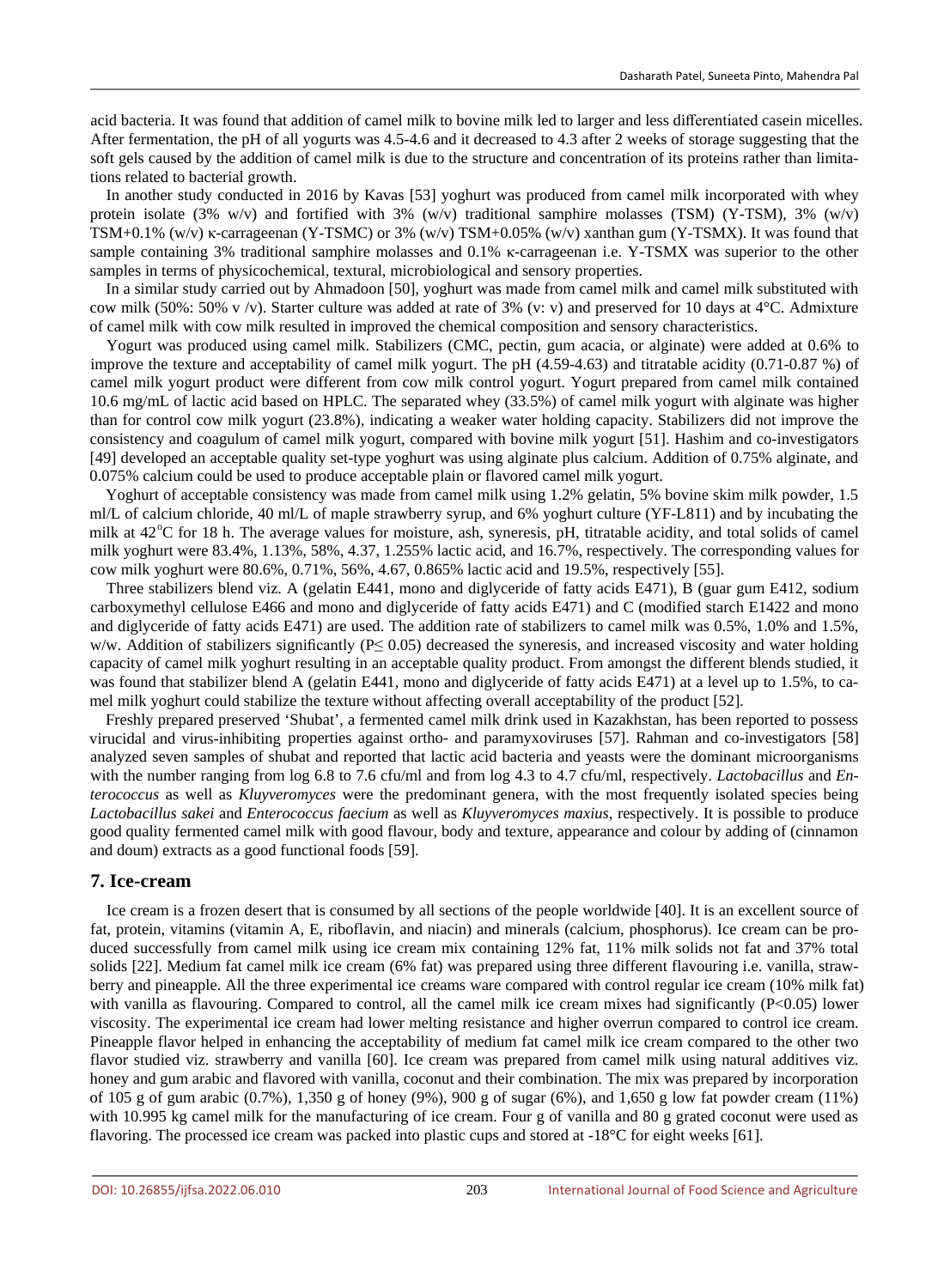## **8. Traditional Indian dairy products**

Parmar [62] prepared ghee (butter oil) from camel, cow and buffalo milk by direct creamery method in which cream was heated to 115°C with no hold. The average yield of ghee obtained from camel, cow and buffalo milk was 3.52, 3.82 and 5.49 per cent, respectively. The physical properties for camel ghee were: melting point 43 C, solidification point 33.40 C, BR readings 44.6, refractive index 1.4561 and density 0.941 g per cm<sup>3</sup>. The chemical characteristics for camel ghee were: moisture content 0.248 percent, FFA content 0.125 per cent oleic acid, RM value 9.60, Polenske value 1.10, saponification value 231.89, and iodine value 33.90.

Khoa, a heat-concentrated milk product, is used as a base material for the manufacture of many popular sweets. Khoa was prepared by traditional open pan evaporation method from camel, cow and buffalo milk. The average yield of khoa obtained from camel, cow and buffalo milk was 17.24, 20.04 and 25.52 per cent, respectively. Khoa obtained from camel milk had very loose and highly sticky body. Its consistency and finish was in accordance with dhap variety of khoa. Khoa prepared from the camel milk had the higher moisture, ash, acidity, soluble nitrogen, free fatty acids, and peroxide value, but lower in fat, protein, and lactose contents compared to khoa prepared from the cow and buffalo milk samples. The average moisture, fat, protein, lactose and ash content of khoa prepared from camel milk were 36.43, 24.0, 19.34, 15.40, and 5.18 per cent, respectively. There was no significant (P>0.05) difference in 5-hydroxymethyl furfural between khoa samples prepared from the three milks [63].

Lad and co-workers [64] had prepared the gulabjamun from camel milk. The objectionable flavor of the gulabjamun from camel milk khoa could be successfully masked by the addition of cardamom extract prepared from 1.0 g of cardamom in 20 ml of water and used for 125 g formulation along with 54° brix sugar syrup as an extract of cardamom (3 g per liter) for soaking the gulabjamun.

Camel milk powder supplemented kulfi was prepared. The chemical composition showed that the percentage of fat, protein, carbohydrate, ash and total solids increased by increasing the amount of camel milk powder with respect to physical properties, melting resistance, and hardness in kulfi samples decreased with increasing level of camel milk powder compared to control which was prepared without addition of camel milk powder. The fat 14%, protein 8.37%, ash 1.91%, carbohydrate 26.71%, total solids 50.99%, acidity 0.31% LA, melt down time 24.37, anti-oxidant 4.50 mg ascorbic acid, and whey nitrogen index 2.34% were observed in optimized kulfi [65].

### **9. Cheese**

Cheese is a highly nutritious fermented dairy product that is consumed globally [40]. It is a good source of protein, fat, calcium, phosphorus, riboflavin, and other vitamins. Currently, more than 200 types of cheese are available in the world [40]. It is difficult to prepare cheese from camel milk since camel milk does not coagulate easily milk [45]. Camel milk exhibits a two to three fold longer rennet coagulation time compared with bovine milk [66, 67]. This has been attributed to the structure of camel milk casein micelles. The low content of kappa-casein and the large size of casein micelles of camel milk compared with cow milk contribute to prolong the coagulation time [68, 27]. Presence of several natural antimicrobial agents in camel milk, such as lysozyme, lactoferrin, lactoperoxidase, and immunoglobulin could also limit the effect of lactic acid bacteria [39].

There are several reports in literature, which indicate the possibility of production of cheese from camel milk [69, 70]. Khan and co-investigators  $[69]$  reported that camel milk coagulated by starter culture addition  $(13.22 \pm 4.487)$  gave higher cheese yield as compared to cheese prepared by direct acidification (11.70±2.345). The cheese prepared by using starter culture also had higher amounts of total solids, protein and fat. Mbye and others [67] opined that soft cheese with weak structures can be prepared from camel milk. Cheeses manufactured from camel milk were significantly lower in hardness and rheological properties than bovine milk cheeses (P<0.05). These authors investigated the coagulation properties of camel milk and bovine milk, and the resulting soft un-ripened cheeses obtained by treatment with chymosin (1000 IMCU/ML milk) or citric acid or acetic acid (30% acid/L milk).The coagulation time for camel was longer than that for bovine milk and the specific coagulation behavior of camel milk was attributed to differences between the composition of the casein fraction in camel milk and that in bovine milk.

Mihretie and co-workers [70] evaluated the coagulating effects of lemon juice for making soft cheeses from camel milk. They reported that addition of lemon juice to camel milk could offer an economically suitable means for producing coagulated milk cheese. In another study, soft cheese of an acceptable quality could be produced by adjusting the fat content of camel milk to 1.82%, total solid level to 14% and using rennet powder at a ratio of 1.5mg (100g)-1. The yield of the cheese was 14.57% [71]. In this context, Qadeer [72] reported that camel milk pasteurized at 65°C, having pH 5.5, and CaCl2 0.06% before the cheese making showed the higher yield, fat, protein contents, and firm texture as compared the other combinations of processing parameters. They found that addition of buffalo milk (10%) with thermophilic starter cultures (*L. bulgaricus and Strep. Thermophillus*) produced the cheese, which was acceptable regarding the chemical and sensory quality of cheese.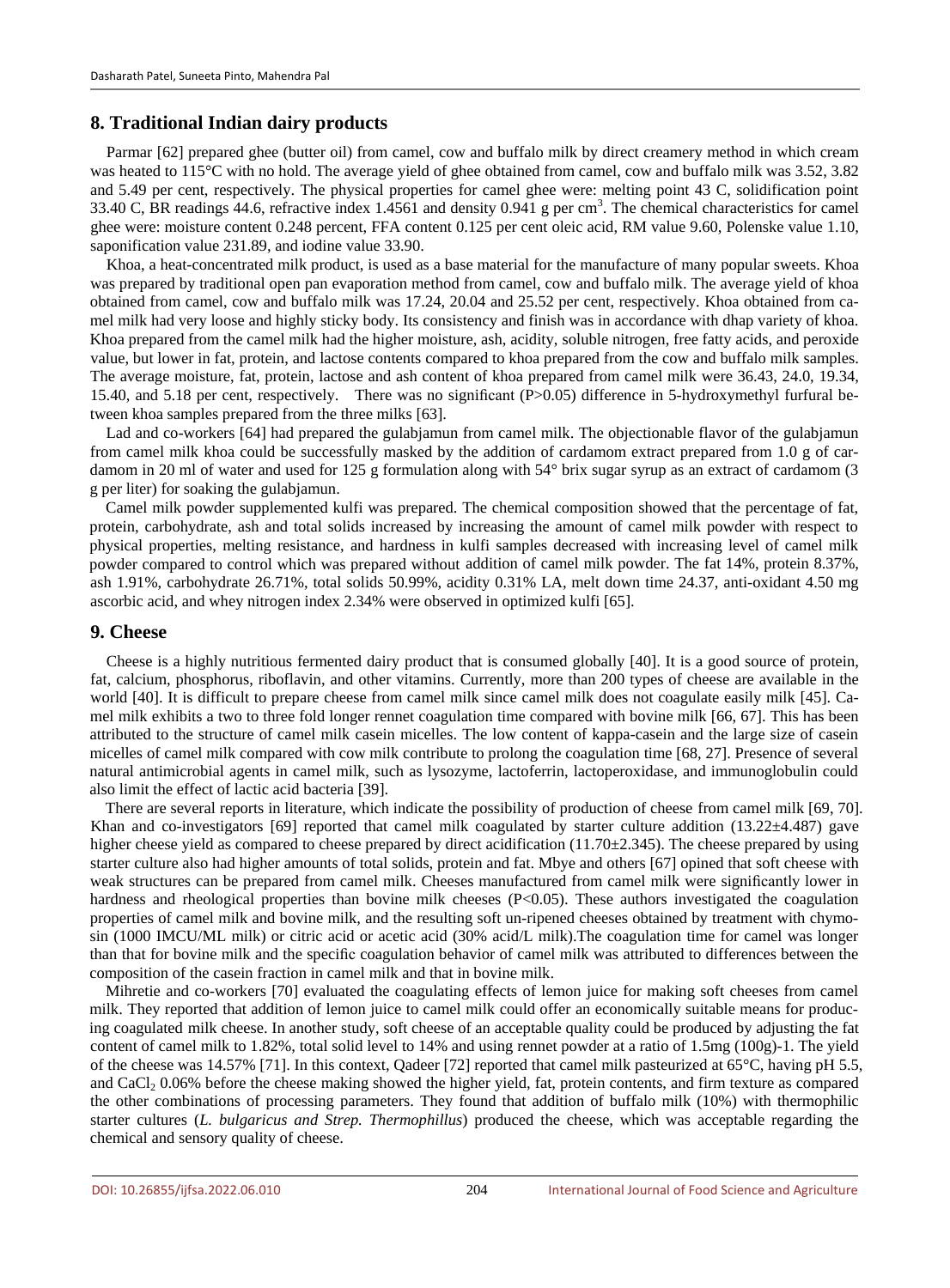#### **10. Conclusion**

Camel is an important dairy animal in arid and semi arid areas of the world. The milk of camel is called as 'white gold' of the desert. Camel milk is higher in vitamin C, iron, and potassium, and lower in fat and lactose. It can be used in many ailments including food allergy, jaundice, diabetes, anaemia, arthritis, fever, rickets, asthma, fever, cancer etc. It is suggested that camel milk can serve as an alternative for individual who are intolerant to lactose of cow's milk. As consumption of raw milk is known to cause several diseases including tuberculosis, brucellosis, therefore, it is imperative that milk must be properly pasteurized or boiled from food safety point of view. Further research should be conducted to develop several value added dairy products from the milk of camel. It is emphasized that the role of camel milk should be further investigated in other clinical disorders of humans.

#### **Acknowledgements**

The authors are very thankful to Prof. Dr. R. K. Narayan for going through the manuscript. This paper is dedicated to all the scientists who made significant contribution in milk and dairy products.

## **References**

- [1] Pal, M. (2017). Nutrional and medicinal value of camel milk. Food and Beverages Processing, 3: 20-22.
- [2] DAHDF. (2014). Livestock census of India. 19th edition. All India report, published by: Ministry of Agriculture Department of Animal Husbandry, Dairying and Fisheries, Krishi Bhawan, New Delhi, pp. 26. http://dahd.nic.in/dahd/WriteReadData/Livestock.pdf.
- [3] Pal, M. (2007). Zoonoses. Second Ed. Satyam Publishers, Jaipur, India.
- [4] Mal, G., Suchitrasena, D., Jain, V. K., and Sahani, M. S. (2006). Therapeutic value of camel milk as a nutritional supplement for multiple drug resistant (MDR) tuberculosis patients. Israel Journal of Veterinary Medicine, 61(4): 88-94.
- [5] Mehta, S. C., Bissa, U. K., Patil, N. V., and Pathak, K. M. L. (2011). Importance of camel milk and production potential of dromedary breeds. Indian Journal of Animal Science, 81(11): 1173-1177.
- [6] Habib, H. M., Ibraham, W. H., Stock, R. H., and Hassan, H. M. (2013). Camel milk reduces the proliferation of colorectal cancer cells and exerts antioxidant and DNA damage inhibitory activities. Food Chemistry, 141(1): 148-152.
- [7] Pal, M. and Sabir, M. (2015). Major milk-borne microbial diseases of camels. Haryana Veterinarian, 54: 93-98.
- [8] Agrawal, R. P., Swami, S. C., Beniwal, R., Kochar, D. K., Sahani, M. S., Tuteja, F. C., and Ghouri, S. K. (2003). Effect of camel milk on glycemic control, risk factors and diabetes quality of life in type-1 diabetes, a randomized prospective controlled study. Journal of Camel Practice Research, 10(1): 45-50.
- [9] Magjeed, N. A. (2005). Corrective effect of milk camel on some cancer biomarkers in blood of rats intoxicated with aflatoxin B1. Journal of Saudi Chemistry Society, 9(2): 253-263.
- [10] Shabo, Y., Barzel, R., Margoulis, M., and Yagil, R. (2005). Camel milk for food allergies in children: Immunology and allergies. Israel Medical Association Journal, 7(12): 1-3.
- [11] Konuspayeva, G., Lemarie, E., Faye, B., Loiseau, G., and Montet, D. (2008). Fatty acid and cholesterol composition of camel's (Camelus bactrianus, Camelus dromedaries and hybrids) milk in Kazakhstan. Dairy Science Technology, 88(3): 327-340.
- [12] Agrawal, R. P., Beniwal, R., Kochar, D. K., Tuteja, F. C., and Ghorui, S. K. (2005). Camel milk as an adjunct to insulin therapy improves long-term glycemic control and reduction in doses of insulin in patients with type-1 diabetes A 1 year randomized controlled trial. Diabetes Research and Clinical Practice, 68(2): 176-177.
- [13] Yagil, R. and Etzion, Z. (1980). Effect of drought condition on the quality of camel milk. Journal of Dairy Research, 47(2): 159-166.
- [14] El-Fakharany, E. M., Tabil, A., El-Wahab, A. A., Haroun, B. M., and Redwan, E. M. (2008). Potential activity of camel milk amylase and lactoferrin against hepatitis C virus infectivity in HepG2 and lymhpocytes. Hepatitis Mon, 8(2): 101-109.
- [15] El-Agamy, E. I., Nawar, M., Shamsia, S. M., Awad, S., and Haenlein, G. F. W. (2009). Are camel milk proteins convenient to the nutrition of cow milk allergic children? Small Ruminant Research, 82(1): 1-6.
- [16] Shabo, Y. and Yagil, R. (2005). Etiology of autism and camel milk as therapy. International Journal of Disability and Human Development, 4(2): 67-70.
- [17] Ahmed, A. S., Abdalbagi, N. H., Mustafa, H. A., Idris, A. A. A., Eltayb, A. M. A., and Ismail, R. (2011). The role of camel milk in the reactivation of liver damaged by Sudanese liquor (Aragi). Journal of Public Health, 6(4): 157-163.
- [18] Agrawal, R. P., Saran, S., Sharma, P., Gupta, R., Kochar, D. K., and Sahani, M. S. (2007). Effect of camel milk on residual b-cell function in recent onset type 1 diabetes. Diabetes Research and Clinical Practice, 77(3): 494-495.
- [19] Hamad, E. M., Abdel-Rahim, E. A., and Romeih, E. A. (2011). Beneficial effect of camel milk on liver and kidneys function in diabetic Sprague-Dawley rats. International Journal of Dairy Science, 6(3): 190-197.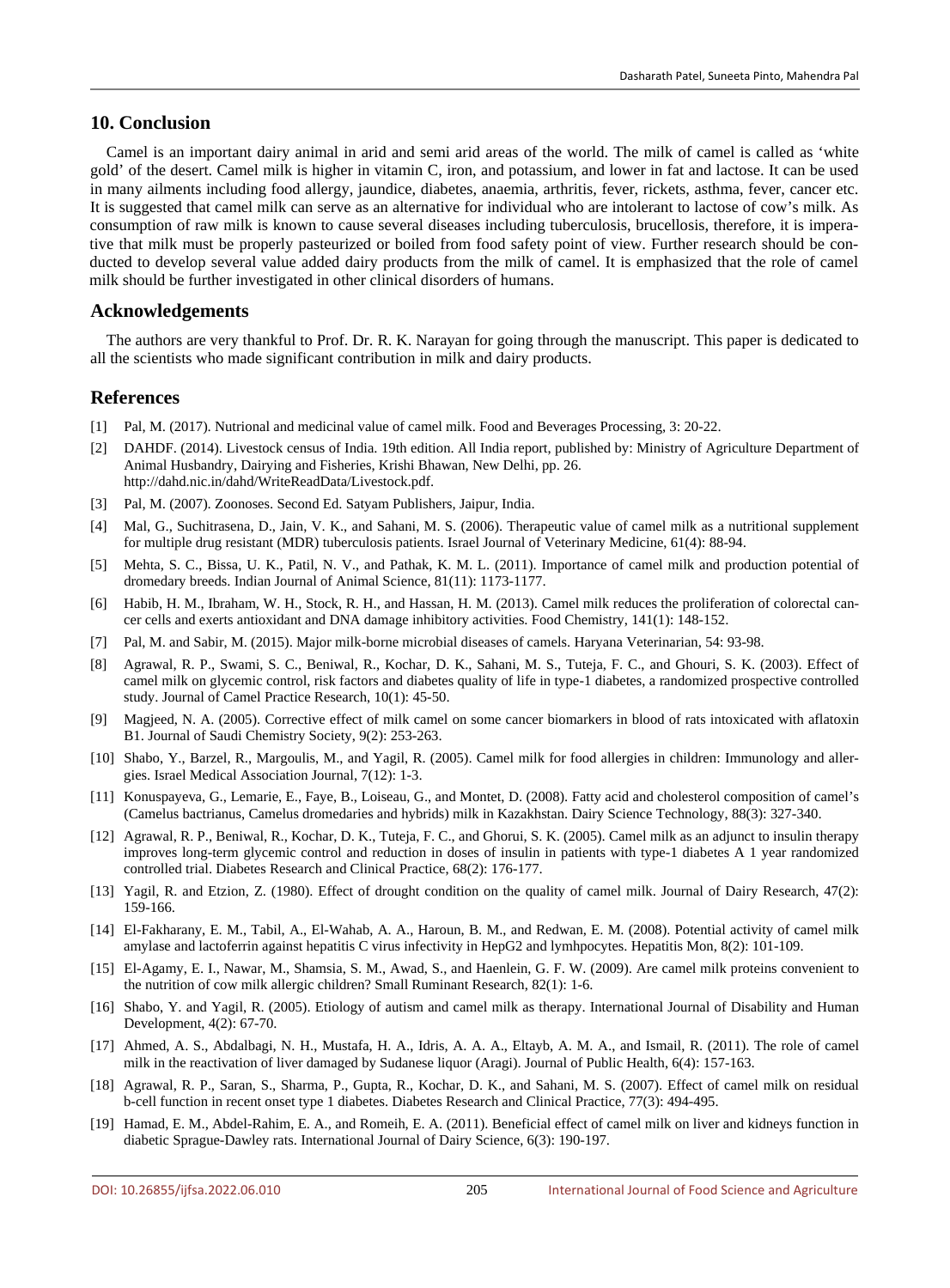- [20] Sharmanov, T. S. and Kadyrova, R. D. (1978). Changes in the indicators of radioactive isotope studies of the liver of patients with chronic hepatitis during treatment with whole camels' milk and mares' milk. Voprosy Pytaniya, 1: 9-13.
- [21] Raghvendar, S., Ghorui, S. K., and Sahani, M. S. (2006). Camel milk: properties and processing potential. In: Sahani MS (ed) The Indian Camel. Publisher National Research Center on Camel, Bikaner, India, pp. 59-73.
- [22] Abu-Lehia, I. H., Al-Mohizea, I. S., and El-Behry, M. (1989). Studies on the production of ice cream from camel milk products. Australian Journal of Dairy Technology, 44(2): 31-34.
- [23] Li, H. and Papadopoulos, V. (1998). Peripheral-type benzodiazepine receptor function in cholesterol transport. Identification of a putative cholesterol recognition/interaction amino acid sequence and consensus pattern. Endocrinology, 139(12): 4991-4997.
- [24] Konuspayeva, G., Faye, B., Loiseau, G., and Levieux, D. (2007). Lactoferrin and immunoglobulin contents in camels milk (Camelus bactrianus, Camelus dromedarius, and hybrids) from Kazakhstan. Journal of Dairy Science, 90: 38-46.
- [25] Haddadin, M. S. Y., Gammoh, S. I., and Robinson, R. K. (2008). Seasonal variations in the chemical composition of camel milk in Jordan. Journal of Dairy Research, 75(1): 8-12.
- [26] Salami, M., Yousefi, R., Ehsani, M. R., Razavi, S. H., Chobert, J. M., and Haertle, T. (2009). Enzymatic digestion and antioxidant activity of the native and molten globule states of camel a-lactalbumin: possible significance for use in infant formula. International Dairy Journal, 19(9): 518-523.
- [27] Al-haj, O. A. and Al-Kanhal, H. A. (2010). Compositional, technological and nutritional aspects of dromedary camel milk. International Dairy Journal, 20(12): 811-821.
- [28] Khalil, I. E., Muhammad, H. A., Hana, A. A., Inteaz, A., and Taha, R. (2011). Comparison and characterization of fat and protein composition for camel milk from eight Jordanian locations. Food Chemistry, 127(1): 282-289.
- [29] Wang, S. Y., Liang, J. P., Shao, W. J., and Wen, H. (2011). Mineral, vitamin and fatty acid contents in the camel milk of dromedaries in the anxigansu China. Journal of Camel Practice and Research, 18(2): 273-276.
- [30] Yoganandi, J., Mehta, B. M., Wadhwani, K. N., Darji, V. B., and Aparnathi, K. D. (2015). Evaluation and comparison of camel milk with cow milk and buffalo milk for gross composition. Journal of Camel Practice and Research, 21(2): 259-265.
- [31] Beg, O. U., Bahr-Lindstrom, H. V., Zaidi, Z. H., and Jornvall, H. (1986). A camel milk whey protein rich in half cystine. Primary structure, assessment of variations, internal repeat patterns, and relationships with neurophysin and other active polypeptides. European Journal of Biochemistry, 159(1): 195-201.
- [32] Hull, S. J. (2004). Camel's milk to treat diabetes. Nature, 363: 446-448.
- [33] Khaskheli, M., Arain, M. A., Chaudhry, S., Soomro, A. H., and Qureshi, T. A. (2005). Physicochemical quality of camel milk. Journal of Agricultural Society of Science, 2: 164-166.
- [34] Konuspayeva, G., Faye, B., and Loiseau, G. (2009). The composition of camel milk: a meta-analysis of the literature data. Journal of Food Composition Annals, 22(2): 95-101.
- [35] Yagil, R. (2000). Lactation in the desert camel (Camelus dromedarius). In: Gahlot TK (ed) Selected topics in camelids. The Camelid Publishers, Bikaner, India. Pp. 61-73.
- [36] Zhang, H., Yao, J., Zhao, D., Liu, H., and Guo, M. (2005). Changes in chemical composition of Alxabactrian camel milk during lactation. Journal of Dairy Science, 88(10): 3402-3410.
- [37] Stahl, T., Sallman, H. I., Duehlmeier, R., and Wernery, U. (2006). Selected vitamins and fatty acid patterns in dromedary milk and colostrum. Journal of Camel Practice and Research, 13(1): 53-57.
- [38] Farah, Z. (1996). Camel milk properties and products. Published: SKAT, Swiss Centre for Developments Cooperation in Technology and Management, Vadianstrasse-42, CH—9000 St. Gallen, Switzerland, pp. 19-61.
- [39] Ramet, J. P. (2001). The technology of making cheese from camel milk (Camelus dromedarius). FAO Animal Production and Health Paper – 113, ISBN, 92-5-103154-1.
- [40] Pal, M., Devrani, M. and Pintoo, S. (2018). Significance of hygienic processing of milk and dairy products. Madridge Journal of Food Technology, 3: 133-137.
- [41] Shalash, M. R. (1979). The production and utilization of camel milk. In The Camelid. An all-purpose animal. In: Proceeding of Khartoum Workshop on Camels. Pp. 196-208.
- [42] Ruegg, M. W. and Farah, Z. (1991). Melting curves of camel milk fat. Milchwissenschaft, 46(6): 361-362.
- [43] Asresie, A., Seifu, E., and Kurtu, M. Y. (2013). Churning efficiency and microbial quality of butter made from camel milk alone and blending it with goat milk. Net Journal of Agricultural Science, 1(3): 75-80.
- [44] Pal, M. (2019). Paneer: A very popular milk product in Indian subcontinent. Beverage and Food World, 46: 23-25.
- [45] Breulmann, M., Boer, B., Wernery, U., Wernery, R., El Shaer, H., Alhadrami, G., and Norton, J. (2017). The camel from tradition to modern times. A proposal towards combating desertification via the establishment of camel farms based on fodder production from indigenous plants and halophytes. United Arab Emirates: UNESCO Doha Office.
- [46] Prajapati, A. (2019). Development and quality evaluation of spices incorporated camel and goat milk paneer. International Journal of Chemistry Science, 7(3): 3885-3888.